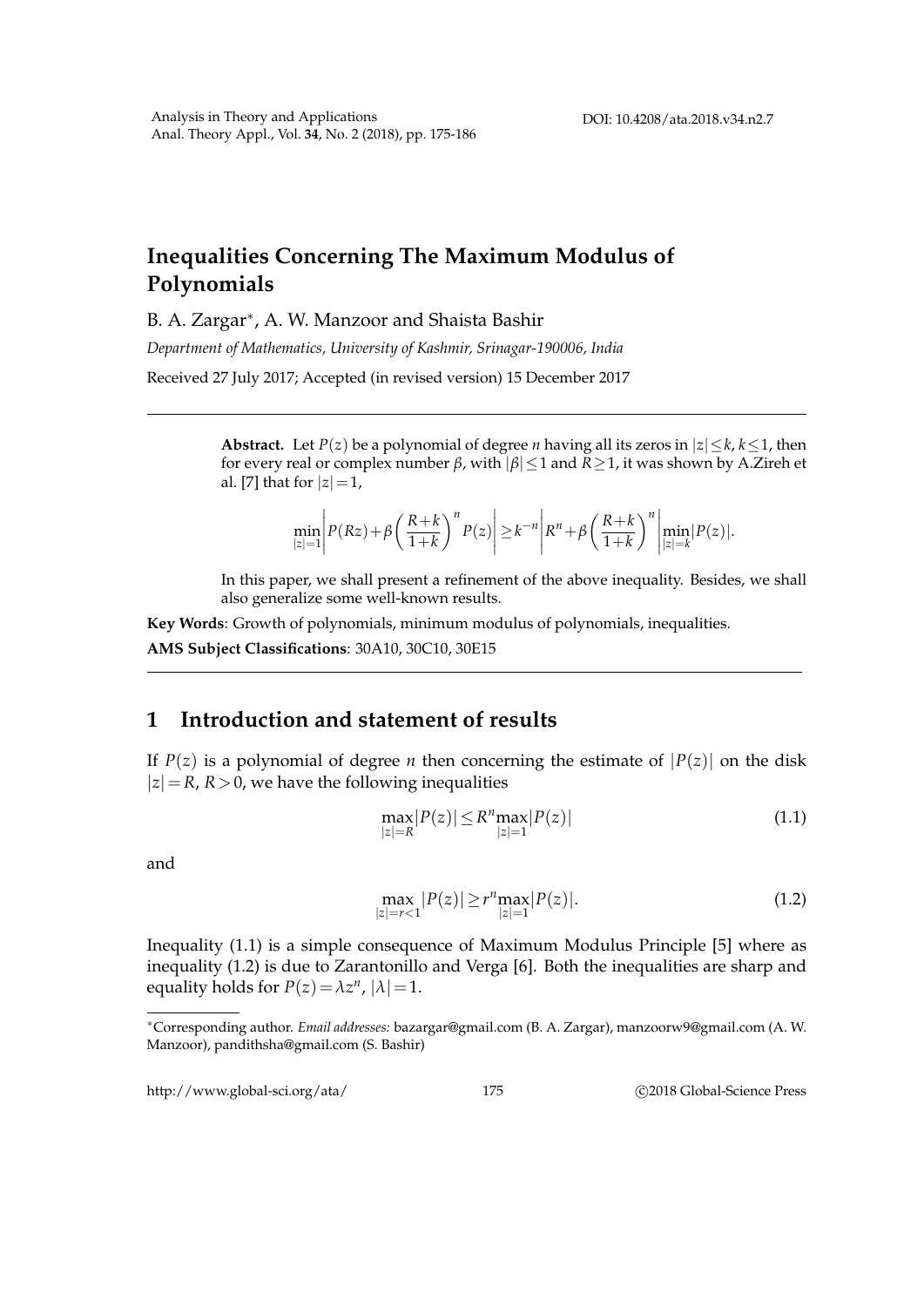For polynomials having no zero in  $|z|$  < 1, an inequality analogus to (1.1) due to Ankeny and Rivilin [1] is the following:

$$
\max_{|z|=R} |P(z)| \le \frac{R^n + 1}{2} \max_{|z|=1} |P(z)|, \quad R \ge 1.
$$
 (1.3)

The inequality is sharp and equality holds for the polynomial  $P(z) = \alpha z^n + \beta$ , where  $|\alpha| =$ |*β*|.

As a refinement of inequality (1.3) Aziz and Dawood [3] have found that

If *P*(*z*) is a polynomial of degree *n* which does not vanish in  $|z|$  < 1, then for *R* ≥ 1,

$$
\max_{|z|=R} |P(z)| \le \left(\frac{R^n+1}{2}\right) \max_{|z|=1} |P(z)| - \left(\frac{R^n-1}{2}\right) \min_{|z|=1} |P(z)|.
$$
 (1.4)

The result is sharp and equality holds for the polynomial  $P(z) = \alpha z^n + \beta$  with  $|\alpha| = |\beta|$ .

Recently, A.Zireh et al. [7] have generalised inequality (1.4) and some results due to Dewan and Hans [4]. In fact they have considered the zeros of largest moduli and proved the following results.

**Theorem 1.1.** *Let*  $P(z)$  *be a polynomial of degree n, having all its zeros in*  $|z| \le k$ ,  $k \le 1$ , *then for every real or complex number*  $\beta$  *with*  $|\beta| \leq 1$ ,  $R \geq 1$  *and*  $|z| = 1$ .

$$
\min_{|z|=1} \left| P(Rz) + \beta \left( \frac{R+k}{1+k} \right)^n P(z) \right| \ge k^{-n} \left| R^{-n} + \beta \left( \frac{R+k}{1+k} \right)^n \right| \min_{|z|=k} |P(z)|. \tag{1.5}
$$

*The result is best possible and equality holds for the polynomial*  $P(z) = \alpha \left(\frac{z}{k}\right)$  $(\frac{z}{k})^n$ .

**Theorem 1.2.** *If*  $P(z)$  *is a polynomial of degree n having no zeros in*  $|z| < k$ ,  $k \le 1$ , *then for every real or complex number*  $\beta$  *with*  $|\beta|$  < 1,  $R$  > 1 *and*  $|z|$  = 1, *we have* 

$$
\left| P(Rz) + \beta \left( \frac{R+k}{1+k} \right)^n P(z) \right|
$$
  
\n
$$
\leq \frac{1}{2} \left\{ \left( k^{-n} |R^n + \beta \left( \frac{R+k}{1+k} \right)^n | + |1 + \beta \left( \frac{R+k}{1+k} \right)^n | \right) \max_{|z|=k} |P(z)|
$$
  
\n
$$
- \left( k^{-n} |R^n + \beta \left( \frac{R+k}{1+k} \right)^n | - |1 + \beta \left( \frac{R+k}{1+k} \right)^n | \right) \min_{|z|=k} |P(z)| \right\}.
$$
\n(1.6)

*The inequality (*1.6) *is sharp and equality holds for the polynomial*  $P(z) {=} \alpha z^n {+} \beta k^n$  *, with*  $|\alpha| {=} |\beta|$ *.* 

In this paper, we consider the moduli of all the zeros of a polynomial and present some interesting results which provide refinements of Theorems A and B. we shall also generalize some well known results.

First, we shall prove the following refinement of Theorem 1.1.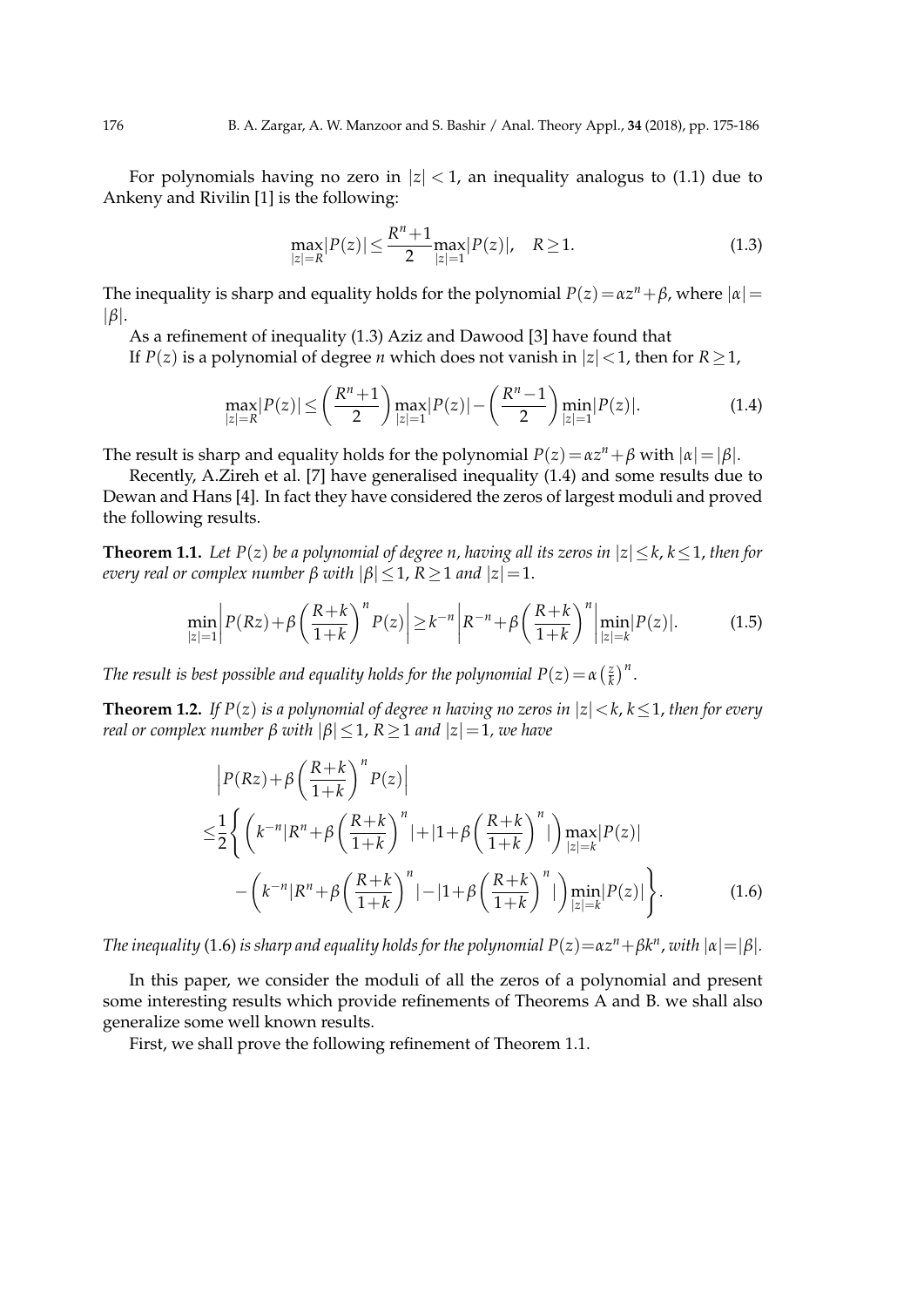**Theorem 1.3.** Let P(z) be a polynomial of degree n and  $z_1,z_2,\cdots,z_n$  are its zeros such that  $|z_j|\!\leq\! k$ ,  $k \leq 1$ , *then for every real or complex number*  $\beta$  *with*  $|\beta| \leq 1$ ,  $R \geq 1$  *and*  $|z| = 1$ , *we have* 

$$
\min_{|z|=1} |P(Rz) + \beta \prod_{j=1}^{n} \left( \frac{R+|z_j|}{1+|z_j|} \right) P(z)| \ge k^{-n} |R^n + \beta \prod_{j=1}^{n} \left( \frac{R+|z_j|}{1+|z_j|} \right) \lim_{|z|=k} |P(z)|. \tag{1.7}
$$

The result is best possible and equality holds for  $P(z) = \alpha(\frac{z}{k})$  $(\frac{z}{k})^n$ . If we take  $\beta = 0$  in Theorem 1.3, we get the following elegant result:

**Corollary 1.1.** If  $P(z)$  is a polynomial of degree *n*, having all its zeros in  $|z| \le k$ ,  $k \le 1$ , then for  $R \geq 1$ ,

$$
k^n \min_{|z|=R} |P(z)| \geq R^n \min_{|z|=k} |P(z)|.
$$

The result is best possible and equality holds for  $P(z) = \alpha(\frac{z}{k})$  $(\frac{z}{k})^n$ .

**Remark 1.1.** To show Theorem 1.3 is a refinement of Theorem 1.1 we shall transfer the terms with  $\beta \prod_{i=1}^{n}$ ∏ *j*=1  $R+|z_j|$  $\frac{1}{1+|z_j|}$  on the same side of inequality (1.7) and get

$$
\beta \prod_{j=1}^n \left( \frac{R+|z_j|}{1+|z_j|} \right) \left( \min_{|z|=1} |P(z)| + k^{-n} \min_{|z|=k} |P(z)| \right) \geq \frac{1}{k^n} \left( R^n \min_{|z|=k} |P(z)| - k^n \min_{|z|=R} |P(z)| \right),
$$

since

$$
\frac{R+|z_j|}{1+|z_j|} \ge \frac{R+k}{1+k},
$$

that is, *k*(*R*−1)≥|*z<sup>j</sup>* |(*R*−1) or, |*z<sup>j</sup>* | ≤*k*, which is trivially true and hence Theorem 1.3 is a refinement of Theorem 1.1.

Next,we shall present the following refinement of Theorem 1.2.

**Theorem 1.4.** If  $P(z)$  is a polynomial of degree n having no zeros in  $|z| < k$ ,  $k < 1$ , then for every *real or complex number*  $\beta$  *with*  $|\beta| \leq 1$ ,  $R \geq 1$  *and for*  $|z| = 1$ , *we have*,

$$
|P(Rz) + \beta \prod_{j=1}^{n} \left( \frac{R+|z_j|}{1+|z_j|} \right) P(z)|
$$
  
\n
$$
\leq \frac{1}{2} \left\{ \left( k^{-n} |R^n + \beta \prod_{j=1}^{n} \left( \frac{R+|z_j|}{1+|z_j|} \right) | + |1 + \beta \prod_{j=1}^{n} \left( \frac{R+|z_j|}{1+|z_j|} \right) | \right) \max_{|z|=k} |P(z)|
$$
  
\n
$$
- \left( k^{-n} |R^n + \beta \prod_{j=1}^{n} \left( \frac{R+|z_j|}{1+|z_j|} \right) | - |1 + \beta \prod_{j=1}^{n} \left( \frac{R+|z_j|}{1+|z_j|} \right) | \right) \min_{|z|=k} |P(z)| \right\}.
$$
 (1.8)

*The inequality* (1.8) *is sharp and equality holds for*  $P(z) = \alpha z^n + \beta k^n$ , *with*  $|\alpha| = |\beta|$ .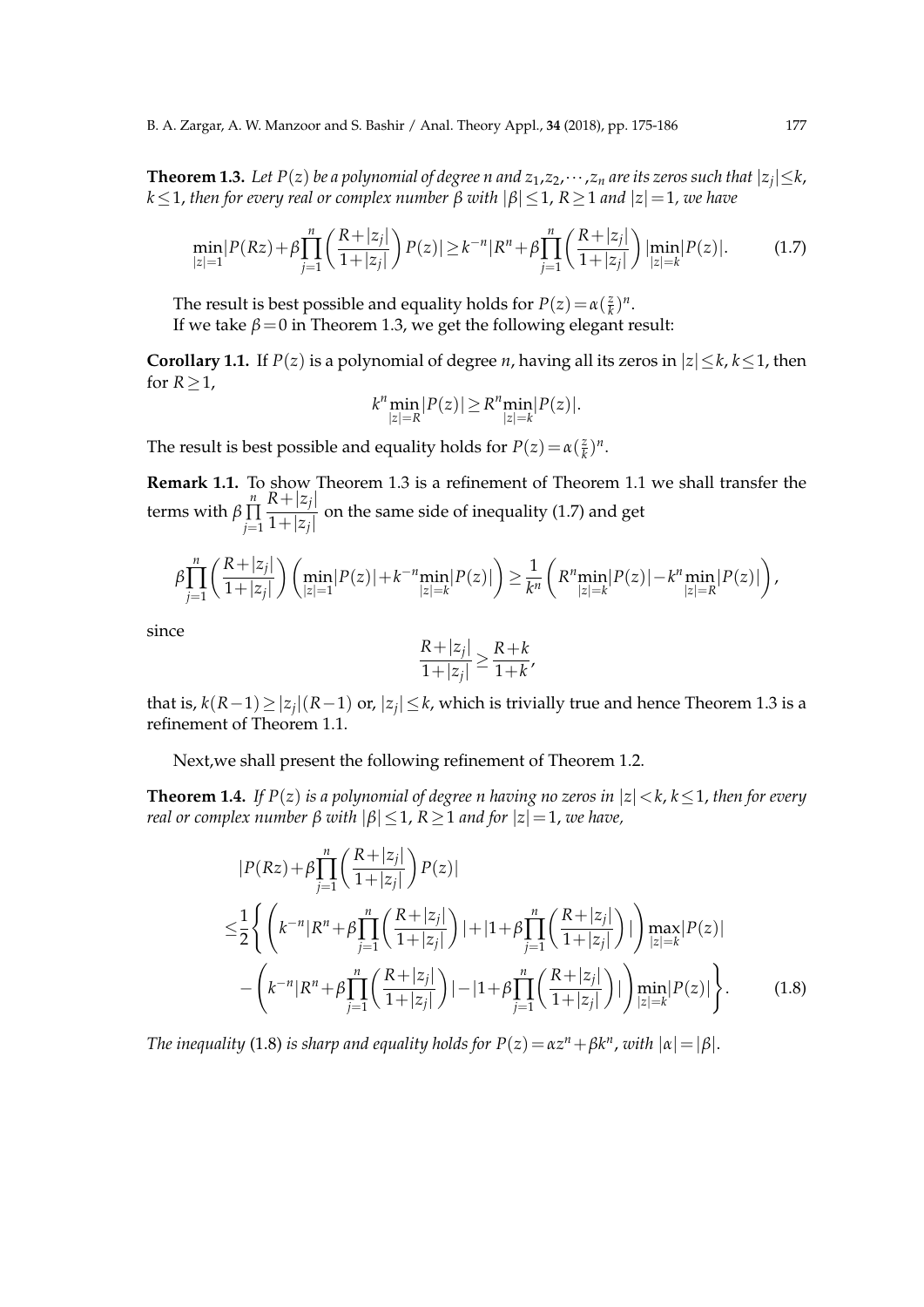If we take  $\beta = 0$  in Theorem 1.4, we get the following generalization of inequality (1.4).

**Corollary 1.2.** If  $P(z)$  is a polynomial of degree *n* having no zeros in  $|z| < k$ ,  $k \le 1$  then for  $R \geq 1$ ,

$$
\max_{|z|=1} |P(z)| \le \left(\frac{R^n + k^n}{2k^n}\right) \max_{|z|=k} |P(z)| - \left(\frac{R^n - k^n}{2k^n}\right) \min_{|z|=k} |P(z)|.
$$
 (1.9)

The inequality (1.9) is sharp and equality holds for  $P(z) = \alpha z^n + \beta k^n$ ,  $|\alpha| = |\beta|$ .

### **2 Lemmas**

For the proof of these Theorems we need the following Lemmas. Lemma 2.1 is of independent interest.

**Lemma 2.1.** *If*  $P(z)$  *is a polynomial of degree n, such that*  $P(z)$  *does not vanish in*  $|z| < k$ ,  $k \ge 1$ , *if*  $z_1$ , $z_2$ , $\dots$ , $z_n$  *are the zeros of*  $P(z)$  *then for*  $r \leq 1$ .

$$
|P(z)| \ge \prod_{j=1}^{n} \frac{(r+|z_j|)}{1+|z_j|} |P(z)|, \quad \text{for} \quad |z|=1,
$$
 (2.1)

*The result is best possible and equality holds for*  $P(z) = (z + k)^n$ .

*Proof* of Lemma 2.1. Since all the zeros of *P*(*z*) lie in  $|z| \ge k, k \ge 1$ , we write

$$
P(z) = c \prod_{j=0}^{n} (z - R_j e^{i\theta_j}),
$$

where  $R_i \ge k$ ,  $j = 1, 2, \dots, n$ . Therefore, for  $0 \le \theta < 2\pi$ ,  $r \le 1$ , we have

$$
\left| \frac{P(re^{i\theta})}{P(e^{i\theta})} \right| = \prod_{j=1}^{n} \left| \frac{re^{i\theta} - R_j e^{i\theta_j}}{e^{i\theta} - R_j e^{i\theta_j}} \right| = \prod_{j=1}^{n} \left| \frac{re^{i(\theta - \theta_j)} - R_j}{e^{i(\theta - \theta_j)} - R_j} \right|
$$

$$
= \prod_{j=1}^{n} \left\{ \frac{r^2 + R_j^2 - 2rR_j \cos(\theta - \theta_j)}{1 + R_j^2 - 2R_j \cos(\theta - \theta_j)} \right\}^{\frac{1}{2}}
$$

$$
\geq \prod_{j=1}^{n} \frac{r + R_j}{1 + R_j} = \prod_{j=1}^{n} \frac{r + |z_j|}{1 + |z_j|}.
$$

Which implies

$$
|P(rz)| \geq \prod_{j=1}^{n} \frac{r+|z_j|}{1+|z_j|} |P(z)|,
$$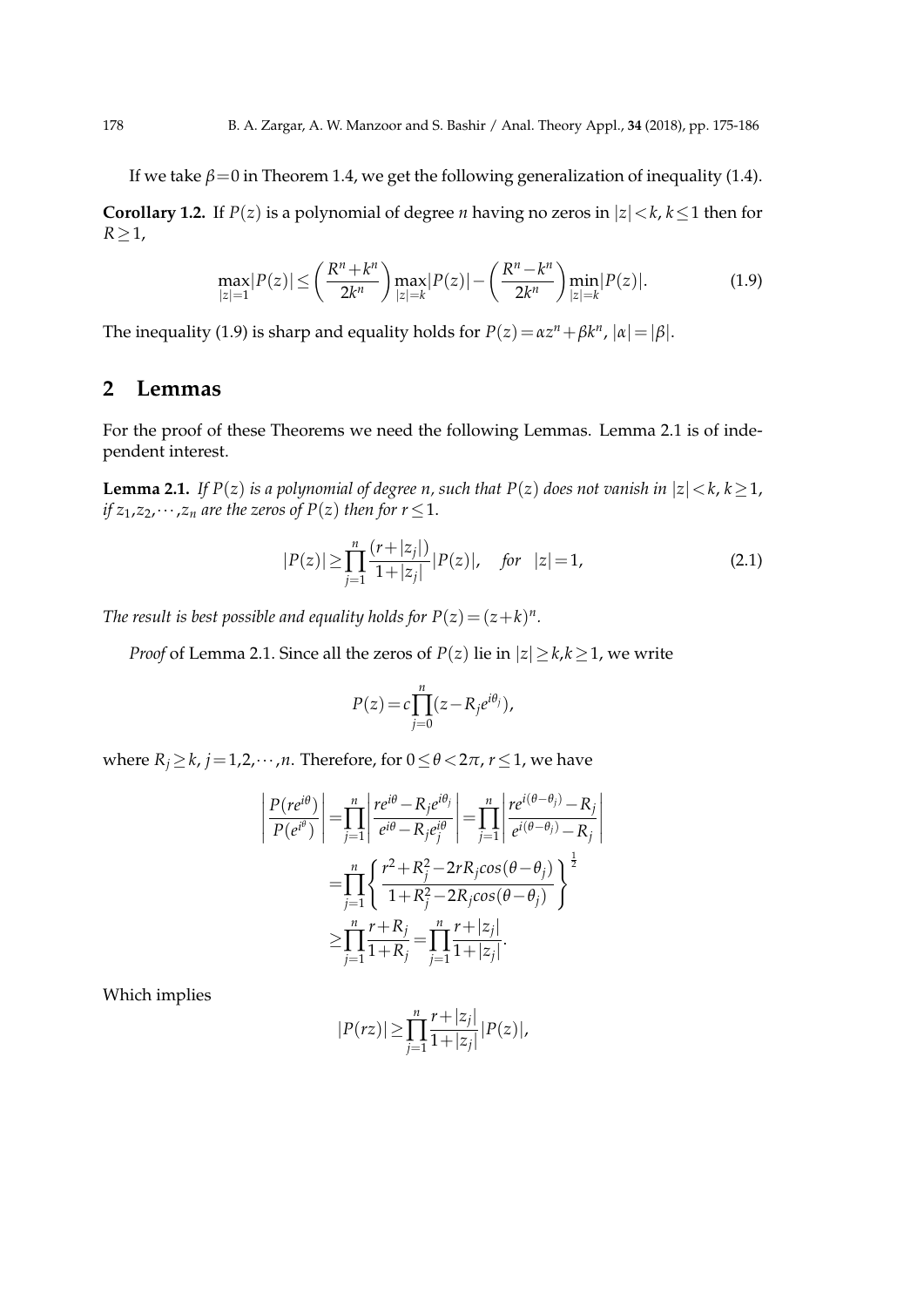or,

$$
\max_{|z|=r<1}|P(z)| \geq \prod_{j=1}^{n} \frac{r+|z_j|}{1+|z_j|} \max_{|z|=1}|P(z)|.
$$

Thus, we complete the proof.  $\Box$ 

Applying Lemma 2.1 to the polynomial  $z^n P(\frac{1}{\overline{z}})$ , we get

**Lemma 2.2.** *If*  $P(z)$  *is a polynomial of degree n having all its zeros in the disk*  $|z| < k$ ,  $k \le 1$  *then for every*  $R > 1$ .

$$
|P(Rz)| \ge \prod_{j=1}^{n} \left(\frac{R+|z_j|}{1+|z_j|}\right) |P(z)|, \quad \text{for} \quad |z|=1. \tag{2.2}
$$

*the result is best possible and equality holds for*  $P(z) = (z + k)^n$ *. This result is a refinement of a result due to Aziz [2].*

**Lemma 2.3.** *Let*  $F(z)$  *be a polynomial of degree n having all its zeros in*  $|z| \le k$ ,  $k \le 1$  *and*  $P(z)$ *be a polynomial of degree not exceeding that of*  $F(z)$ *. If*  $|P(z)| \leq |F(z)|$  *for*  $|z| = k$ ,  $k \leq 1$ , *and if*  $z_1, z_2, \dots, z_n$  are the zeros of  $P(z)$  then for every real or complex number  $\beta$  with  $|\beta| \leq 1$  and  $|z|=1$ , *R*≥1*,*

$$
\left| P(Rz) + \beta \prod_{j=1}^{n} \frac{R + |z_j|}{1 + |z_j|} P(z) \right| \le \left| F(Rz) + \beta \prod_{j=1}^{n} \frac{R + |z_j|}{1 + |z_j|} F(z) \right|.
$$
 (2.3)

*Proof* of Lemma 2.2. Let  $F(z)$  be a polynomial of degree *n* having all its zeros in  $|z| < k$ ,  $k \leq 1$  and *P*(*z*) be a polynomial of degree not exceeding that of *F*(*z*) therefore it follows from Rouches theorem that for every  $\alpha$  with  $|\alpha| < 1$ ,  $F(z) + \alpha P(z)$  has as many zeros in  $|z| < k$  as  $F(z)$  and so has all its zeros in  $|z| < k$ . Since  $|P(z)| \le |F(z)|$  for  $|z| = k$ , therefore any zero of *F*(*z*) that lies in  $|z|=k$ , is the zero of *P*(*z*). Thus  $F(z)+\alpha P(z)$  has all its zeros  $|z| \le k$ , By Lemma 2.2, it yields that for every  $\alpha$  with  $|\alpha| \le 1$  and  $|z| = 1$ ,  $R > 1$ ,

$$
\left| F(Rz) + \alpha P(Rz) \right| \geq \prod_{j=1}^{n} \frac{R + |z_j|}{1 + |z_j|} \left| F(z) + \alpha P(z) \right|,
$$

therefore for any *β* with  $|\beta|$  < 1, we have

$$
F(Rz) + \alpha P(Rz) + \beta \prod_{j=1}^{n} \frac{R + |z_j|}{1 + |z_j|} (F(z) + \alpha P(z)) \neq 0,
$$

that is for  $|z|=1$ ,

$$
A(z) = F(Rz) + \beta \prod_{j=1}^{n} \frac{R + |z_j|}{1 + |z_j|} F(z) + \alpha \left( P(Rz) + \beta \prod_{j=1}^{n} \frac{R + |z_j|}{1 + |z_j|} P(z) \right) \neq 0.
$$
 (2.4)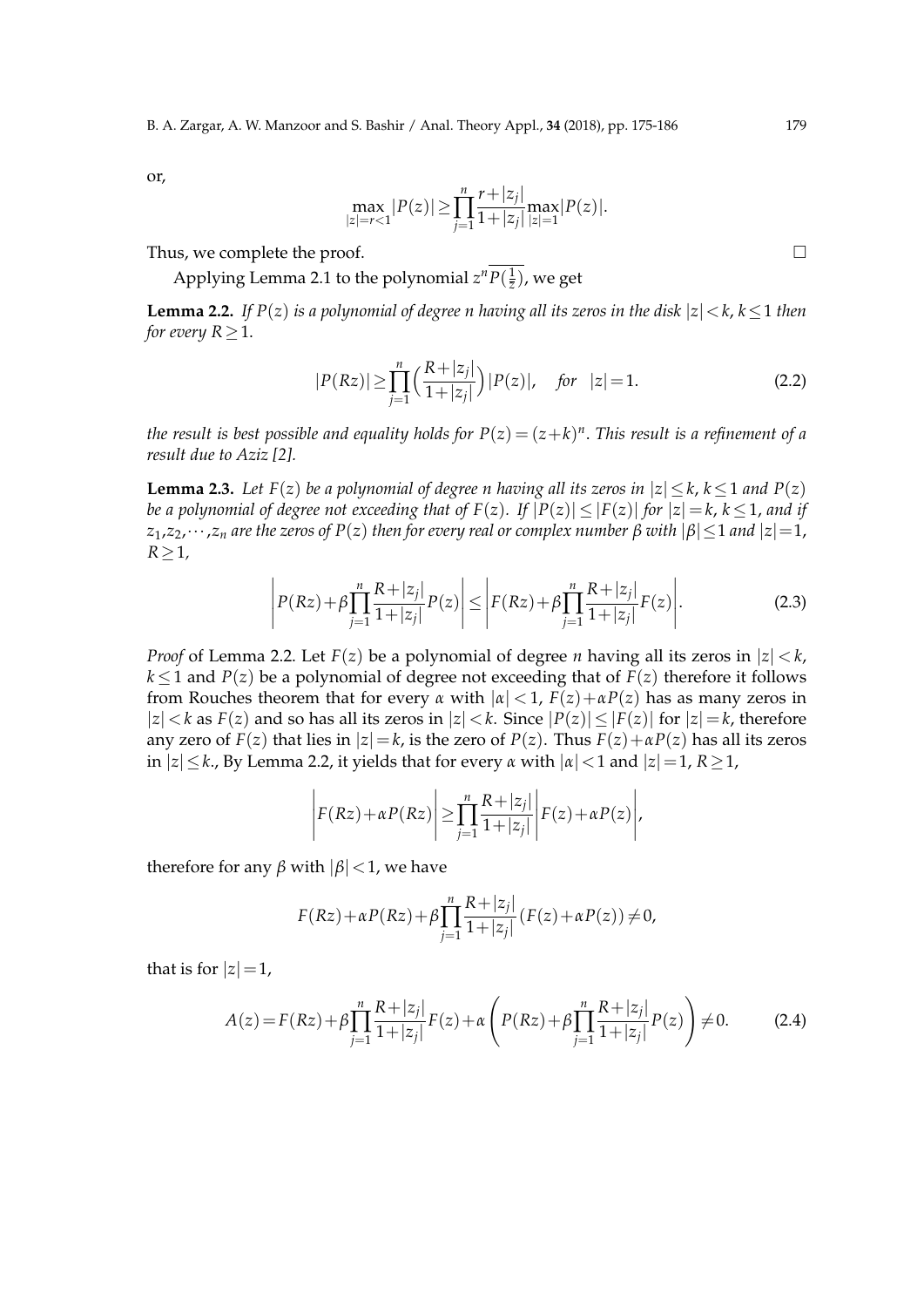Hence for an appropriate choice of the argument *α*, we get

$$
\left| F(Rz) + \beta \prod_{j=1}^{n} \frac{R + |z_j|}{1 + |z_j|} F(z) \right| \neq |\alpha| \left| P(Rz) + \beta \prod_{j=1}^{n} \frac{R + |z_j|}{1 + |z_j|} P(z) \right|.
$$

Thus it follows from inequality (2.4) fo  $|z|=1$  that

$$
\left| F(Rz) + \beta \prod_{j=1}^{n} \frac{R + |z_j|}{1 + |z_j|} F(z) \right| \ge \left| P(Rz) + \beta \prod_{j=1}^{n} \frac{R + |z_j|}{1 + |z_j|} P(z) \right|.
$$
 (2.5)

If the inequality (2.5) is not true, then there is a point  $z = z_0$  with  $|z_0| = 1$  such that for *R*≥1,  $\begin{array}{c} \begin{array}{c} \begin{array}{c} \end{array} \\ \begin{array}{c} \end{array} \end{array} \end{array}$ 

$$
F(Rz_0)+\beta \prod_{j=1}^n \frac{R+|z_j|}{1+|z_j|}F(z_0)\Bigg|<\Bigg|P(Rz_0)+\beta \prod_{j=1}^n \frac{R+|z_j|}{1+|z_j|}P(z_0)\Bigg|,
$$

we take

$$
\alpha = \frac{F(Rz_0) + \beta \prod_{j=1}^{n} \frac{R + |z_j|}{1 + |z_j|} F(z_0)}{P(Rz_0) + \beta \prod_{j=1}^{n} \frac{R + |z_j|}{1 + |z_j|} P(z_0)},
$$

then  $|α|$  < 1 and with this choice of *α*, we have from (2.4),  $A(z_0) = 0$  for  $|z_0| = 1$ . But this contradicts the fact that  $A(z) \neq 0$  for  $|z|=1$ . Hence for every real or complex  $\beta$  with  $|\beta|=1$ , (2.5) follows. This completes the proof of Lemma 2.3. If we take

$$
F(z) = \left(\frac{z}{k}\right)^n \max_{|z|=k} |P(z)|
$$

in Lemma 2.3 we get, the following:

 $\overline{\phantom{a}}$  $\mid$ 

**Lemma 2.4.** *Let*  $P(z)$  *be a polynomial of degree n, and if*  $z_1, z_2, \dots, z_n$  *are the zeros of*  $P(z)$  *then for*  $|\beta| \leq 1$ *,*  $|z| = 1$  *and*  $R \geq 1$ *, we have* 

$$
\left| P(Rz) + \beta \prod_{j=1}^{n} \frac{R + |z_j|}{1 + |z_j|} P(z) \right| \le k^{-n} \left| R^n + \beta \prod_{j=1}^{n} \frac{R + |z_j|}{1 + |z_j|} \right| \max_{|z| = k} |P(z)|.
$$
 (2.6)

**Lemma 2.5.** *Let P(z) be a polynomial of degree n, and if*  $z_1$ , $z_2$ , $\cdots$ , $z_n$  *are its zeros, then for every*  $\beta$  *with*  $|\beta| \leq 1$ ,  $R \geq 1$  *and*  $|z| = 1$ *, we have* 

$$
\left| P(Rz) + \beta \prod_{j=1}^{n} \left( \frac{R + |z_j|}{1 + |z_j|} \right) P(z) \right| + \left| Q(Rz) + \beta \prod_{j=1}^{n} \left( \frac{R + |z_j|}{1 + |z_j|} \right) Q(z) \right|
$$
  

$$
\leq \left\{ k^{-n} \left| R^n + \beta \prod_{j=1}^{n} \left( \frac{R + |z_j|}{1 + |z_j|} \right) \right| + \left| 1 + \beta \prod_{j=1}^{n} \left( \frac{R + |z_j|}{1 + |z_j|} \right) \right| \right\} \max_{|z| = k} |P(z)|, \tag{2.7}
$$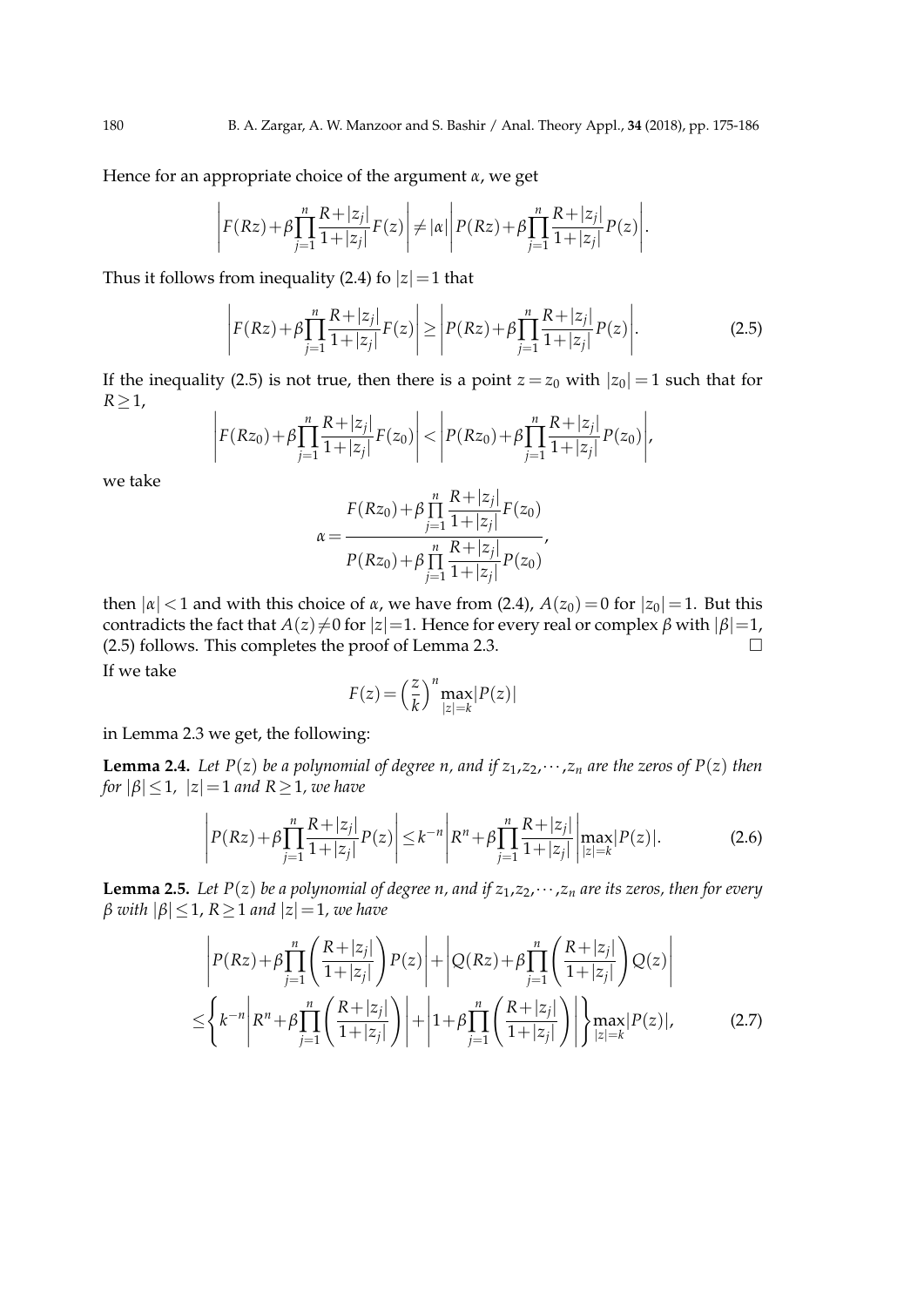*where*

$$
Q(z) = \left(\frac{z}{k}\right)^n \overline{P\left(\frac{k^2}{\overline{z}}\right)}, \quad \text{and} \quad k \le 1.
$$

*Proof.* Let  $M = \max_{|z|=k} |P(z)|$ . By Rouche's Theorem it follows that for  $| \alpha | > 1$ , the polynomial

 $G(z) = P(z) - \alpha M$  has no zeros in  $|z| < k$ , and hence the polynomial  $H(z) = \left(\frac{z}{k}\right)$  $\frac{z}{k}$ <sup>n</sup> *G*( $\frac{k^2}{\overline{z}}$  $\frac{k^2}{\overline{z}}\Big)$ has all its zeros in |*z*|≤*k* and |*G*(*z*)|=|*H*(*z*)| for |*z*|=*k*. Applying Lemma 2.3, this implies for  $|\beta| \leq 1$  and  $|z|=1$ ,  $R \geq 1$ ,

$$
\left| G(Rz) + \beta \prod_{j=1}^{n} \left( \frac{R+|z_j|}{1+|z_j|} \right) G(z) \right| \le \left| H(Rz) + \beta \prod_{j=1}^{n} \left( \frac{R+|z_j|}{1+|z_j|} \right) H(z) \right|.
$$
 (2.8)

Also

$$
H(z) = \left(\frac{z}{k}\right)^n \overline{G\left(\frac{k^2}{\overline{z}}\right)} = \left(\frac{z}{k}\right)^n \overline{P\left(\frac{k^2}{\overline{z}}\right)} - \overline{\alpha}\left(\frac{z}{k}\right)^n M
$$
  
=  $Q(z) - \overline{\alpha}\left(\frac{z}{k}\right)^n M$ .

Therefore inequality (2.8) implies,

$$
\left| \left\{ P(Rz) - \alpha M \right\} + \beta \prod_{j=1}^{n} \left( \frac{R + |z_j|}{1 + |z_j|} \right) \left( P(z) - \alpha M \right) \right|
$$
  

$$
\leq \left| \left\{ Q(Rz) - \overline{\alpha} R^n \left( \frac{z}{k} \right)^n M \right\} + \beta \prod_{j=1}^{n} \left( \frac{R + |z_j|}{1 + |z_j|} \right) \left\{ Q(z) - \overline{\alpha} \left( \frac{z}{k} \right)^n M \right\} \right|,
$$

which gives,

$$
\begin{split}\n& \left| P(Rz) + \beta \prod_{j=1}^{n} \left( \frac{R + |z_j|}{1 + |z_j|} \right) P(z) - \alpha \left\{ 1 + \beta \prod_{j=1}^{n} \left( \frac{R + |z_j|}{1 + |z_j|} \right) \right\} M \right| \\
& \leq \left| Q(Rz) + \beta \prod_{j=1}^{n} \left( \frac{R + |z_j|}{1 + |z_j|} \right) Q(z) - \overline{\alpha} \left( \frac{z}{k} \right)^n \left\{ R^n + \beta \prod_{j=1}^{n} \left( \frac{R + |z_j|}{1 + |z_j|} \right) \right\} M \right|.\n\end{split} \tag{2.9}
$$

For  $|z| = k$ ,  $|P(z)| = |Q(z)|$  so  $\max_{|z| = k} |Q(z)| = M$ . Applying Lemma 2.4 to  $Q(z)$ , we obtain for  $|z|=1$ ,

$$
\left|Q(Rz)+\beta\prod_{j=1}^n\left(\frac{R+|z_j|}{1+|z_j|}\right)Q(z)\right|<|\alpha|k^{-n}\left|R^n+\beta\prod_{j=1}^n\left(\frac{R+|z_j|}{1+|z_j|}\right)\right|M,
$$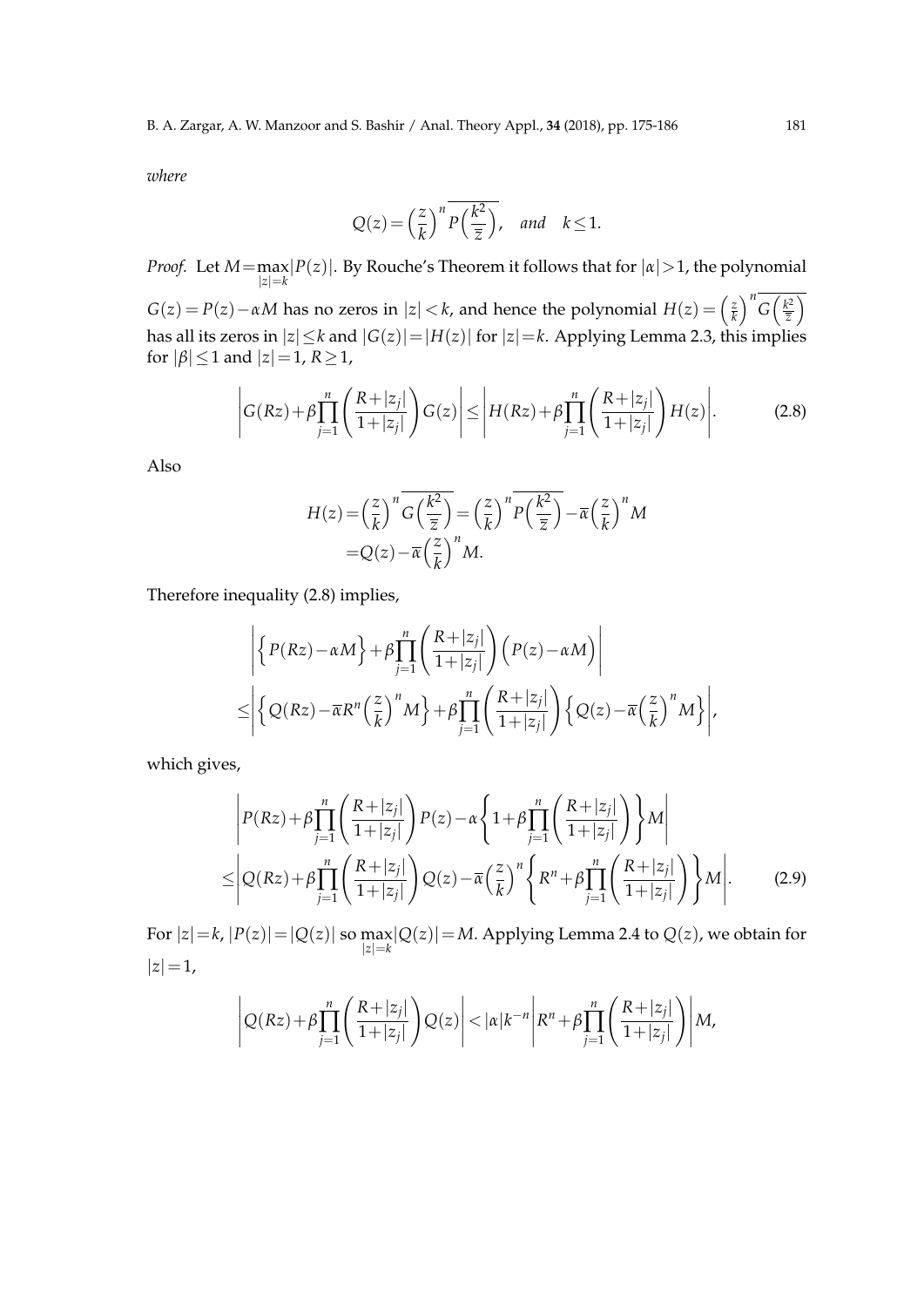where

$$
|\beta| \le 1 \quad \text{and} \quad |\alpha| > 1.
$$

Choosing the argument of *α* suitably we get for  $|z|=1$  and  $|\beta| \leq 1$ ,

$$
\left| Q(Rz) + \beta \prod_{j=1}^{n} \left( \frac{R + |z_j|}{1 + |z_j|} \right) Q(z) - \overline{\alpha} \left( \frac{z}{k} \right)^n \left\{ R^n + \beta \prod_{j=1}^{n} \left( \frac{R + |z_j|}{1 + |z_j|} \right) \right\} M \right|
$$
  
=  $|\alpha| k^{-n} \left| R^n + \beta \prod_{j=1}^{n} \left( \frac{R + |z_j|}{1 + |z_j|} \right) \right| M - \left| Q(Rz) + \beta \prod_{j=1}^{n} \left( \frac{R + |z_j|}{1 + |z_j|} \right) Q(z) \right|.$  (2.10)

Combining (2.9) and (2.10), it follows that

$$
\begin{split}\n&= \left| P(Rz) + \beta \prod_{j=1}^{n} \left( \frac{R + |z_j|}{1 + |z_j|} \right) P(z) \right| - |\alpha| \left| 1 + \beta \prod_{j=1}^{n} \left( \frac{R + |z_j|}{1 + |z_j|} \right) \right| M \\
& \leq \left| P(Rz) + \beta \prod_{j=1}^{n} \left( \frac{R + |z_j|}{1 + |z_j|} \right) P(z) - \alpha \left\{ 1 + \prod_{j=1}^{n} \left( \frac{R + |z_j|}{1 + |z_j|} \right) \right\} M \right| \\
& \leq \left| Q(Rz) + \beta \prod_{j=1}^{n} \left( \frac{R + |z_j|}{1 + |z_j|} \right) Q(z) - \overline{\alpha} \left( \frac{z}{k} \right)^n \left\{ R^n + \beta \prod_{j=1}^{n} \left( \frac{R + |z_j|}{1 + |z_j|} \right) \right\} M \right| \\
&= |\alpha| k^{-n} \left| R^n + \beta \prod_{j=1}^{n} \left( \frac{R + |z_j|}{1 + |z_j|} \right) \right| M - \left| Q(Rz) + \beta \prod_{j=1}^{n} \left( \frac{R + |z_j|}{1 + |z_j|} \right) Q(z) \right|. \n\end{split}
$$

This gives,

$$
\left| P(Rz) + \beta \prod_{j=1}^n \left( \frac{R+|z_j|}{1+|z_j|} \right) P(z) \right| - |\alpha| \left| 1 + \beta \prod_{j=1}^n \left( \frac{R+|z_j|}{1+|z_j|} \right) \right| M
$$
  

$$
\leq |\alpha| k^{-n} \left| R^n + \beta \prod_{j=1}^n \left( \frac{R+|z_j|}{1+|z_j|} \right) \right| M - \left| Q(Rz) + \beta \prod_{j=1}^n \left( \frac{R+|z_j|}{1+|z_j|} \right) Q(z) \right|.
$$

Which implies,

$$
\left| P(Rz) + \beta \prod_{j=1}^{n} \left( \frac{R + |z_j|}{1 + |z_j|} \right) P(z) \right| + \left| Q(Rz) + \beta \prod_{j=1}^{n} \left( \frac{R + |z_j|}{1 + |z_j|} \right) Q(z) \right|
$$
  

$$
\leq |\alpha| \left\{ k^{-n} \left| R^n + \beta \prod_{j=1}^{n} \left( \frac{R + |z_j|}{1 + |z_j|} \right) \right| + \left| 1 + \beta \prod_{j=1}^{n} \left( \frac{R + |z_j|}{1 + |z_j|} \right) \right| \right\} M.
$$

Letting  $|\alpha| \rightarrow 1$ , the result follows. Which completes the proof of Lemma 2.5.

 $\Box$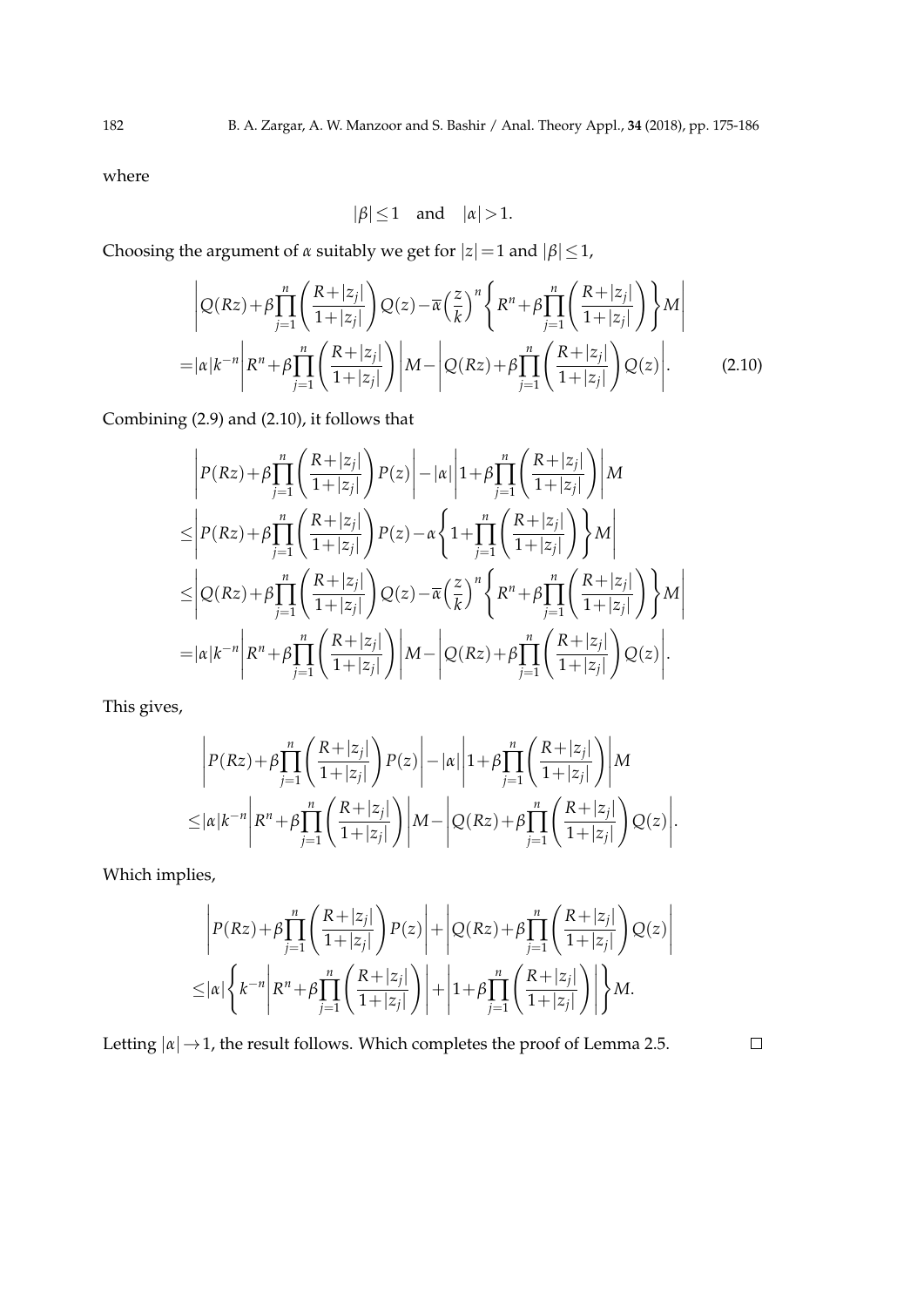If we take  $\beta = 0$  in Lemma 2.5, we get the following generalization of inequality (1.3). **Corollary 2.1.** Let *P*(*z*) be a polynomial of degree *n*, then for every *R*  $\geq$  1 and  $|z|=1$ , we have

$$
\left| P(Rz) \right| + \left| Q(Rz) \right| \leq \frac{R^n + k^n}{k^n} \max_{|z|=k} |P(z)|,
$$

where

$$
Q(z) = \left(\frac{z}{k}\right)^n \overline{P\left(\frac{k^2}{\overline{z}}\right)} \quad \text{and} \quad k \le 1.
$$

Taking  $\beta = 0$  in Lemma 2.4, we get the following generalization of inequality (1.1).

**Corollary 2.2.** Let *P*(*z*) be a polynomial of degree *n*, then for any *R*  $\geq$  1 and *k*  $\leq$  1,

$$
K^n \underset{|z|=R}{\max} |P(z)| \leq R^n \underset{|z|=k}{\max} |P(z)|.
$$

## **3 Proofs of Theorems**

*Proof* of Theorem 1.3. If  $P(z)$  has a zero on  $|z| = k$ , then inequality (1.7) is trivial. So we assume that  $P(z)$  has all its zeros in  $|z| < k$ . Therefore  $m = \min_{|z|=k} |P(z)| > 0$ . For  $|z| = k$ and  $|\alpha|$  < 1,  $\left|\alpha m\right|$   $\frac{z}{k}$  $\left| \frac{z}{k} \right|^n \leq m \leq |P(z)|$ . It follows by Rouche's Theorem that the polynomial  $G(z) = P(z) - \alpha m$  has all its zeros in  $|z| < k$ . Using Lemma 2.2, it yields for  $R \ge 1$ ,  $|\alpha| < 1$ and  $|z|=1$ ,

$$
\left|P(Rz)-\alpha mR^{n}\left(\frac{z}{k}\right)^{n}\right|\geq \prod_{j=1}^{n}\left(\frac{R+|z_{j}|}{1+|z_{j}|}\right)\left|P(z)-\alpha m\left(\frac{z}{k}\right)^{n}\right|.
$$

Therefore, for  $|\beta|$  < 1, the polynomial

$$
P(Rz) - \alpha m R^{n} \left(\frac{z}{k}\right)^{n} + \beta \prod_{j=1}^{n} \left(\frac{R + |z_{j}|}{1 + |z_{j}|}\right) \left\{P(z) - \alpha m \left(\frac{z}{k}\right)^{n}\right\},\,
$$

that is,

$$
A(z) = \left\{ P(Rz) + \beta \prod_{j=1}^{n} \left( \frac{R + |z_j|}{1 + |z_j|} \right) P(z) \right\} - \alpha m \left( \frac{z}{k} \right)^n \left\{ R^n + \beta \prod_{j=1}^{n} \left( \frac{R + |z_j|}{1 + |z_j|} \right) \right\},
$$

will have no zeros on  $|z|=1$ . As  $|α|<1$ , therefore for  $|\beta|<1$ 

$$
\left| P(Rz) + \beta \prod_{j=1}^n \left( \frac{R+|z_j|}{1+|z_j|} \right) P(z) \right| \geq \left| m \left( \frac{z}{k} \right)^n \left\{ R^n + \beta \prod_{j=1}^n \left( \frac{R+|z_j|}{1+|z_j|} \right) \right\} \right|,
$$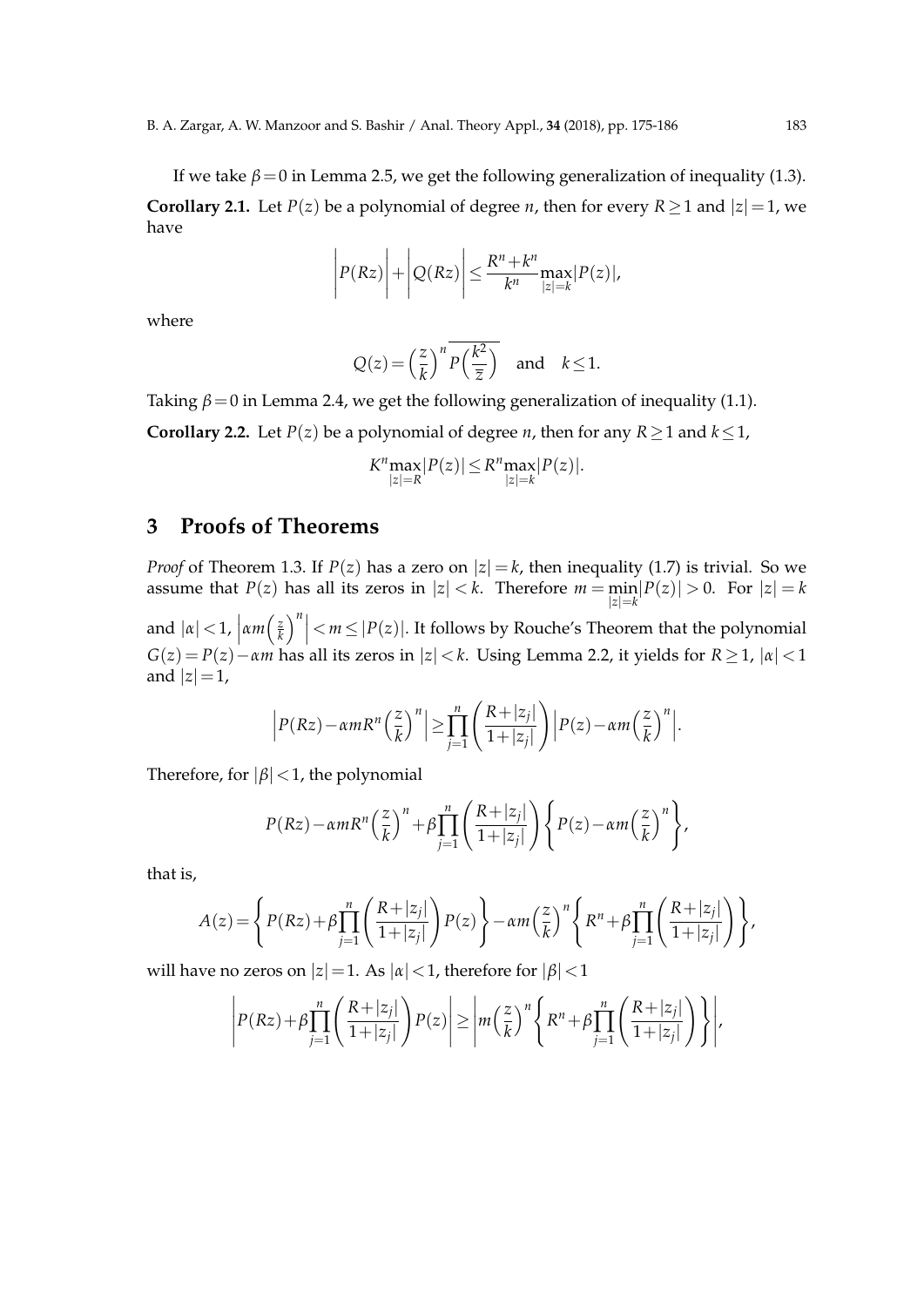that is

$$
\left| P(Rz) + \beta \prod_{j=1}^{n} \left( \frac{R + |z_j|}{1 + |z_j|} \right) P(z) \right| \ge mk^{-n} \left| R^n + \beta \prod_{j=1}^{n} \left( \frac{R + |z_j|}{1 + |z_j|} \right) \right|, \quad \text{for } |z| = 1. \tag{3.1}
$$

For  $|\beta|=1$  the inequality follows. Hence the proof of Theorem 1.3 is completed.  $\Box$ *Proof* of Theorem 1.4. Let  $m = \min_{|z|=k} |P(z)|$  therefore for every *α* with  $|a| < 1$ ,  $|P(z)| > |a m|$ . So by Rouche's Theorem the polynomial  $G(z) = P(z) - \alpha m$  has no zero in  $|z| \le k$ .

Equivalently, the polynomial

$$
H(z) = \left(\frac{z}{k}\right)^n \overline{G\left(\frac{k^2}{\overline{z}}\right)}
$$

has all its zeros in  $|z| \le k$  and  $|G(z)| = |H(z)|$  for  $|z| = k$ . Applying Lemma 2.3, it follows that for  $|\beta| \leq 1$  and  $|z|=1$ ,  $R \geq 1$ ,

$$
\left| G(Rz) + \beta \prod_{j=1}^n \left( \frac{R+|z_j|}{1+|z_j|} \right) G(z) \right| \le \left| H(Rz) + \beta \prod_{j=1}^n \left( \frac{R+|z_j|}{1+|z_j|} \right) H(z) \right|,
$$

or, it gives by

$$
H(z) = \left(\frac{z}{k}\right)^n \overline{G\left(\frac{k^2}{\overline{z}}\right)} = \left(\frac{z}{k}\right)^n \overline{P\left(\frac{k^2}{\overline{z}}\right)} - \overline{\alpha}m\left(\frac{z}{k}\right)^n = Q(z) - \overline{\alpha}m\left(\frac{z}{k}\right)^n,
$$

that is

$$
\left| (P(Rz) - \alpha m) + \beta \prod_{j=1}^{n} \left( \frac{R + |z_j|}{1 + |z_j|} \right) (P(z) - \alpha m) \right|
$$
  

$$
\leq \left| \left\{ Q(Rz) - \overline{\alpha} m \left( \frac{z}{k} \right)^n \right\} + \beta \prod_{j=1}^{n} \left( \frac{R + |z_j|}{1 + |z_j|} \right) \left\{ Q(z) - \overline{\alpha} m \left( \frac{z}{k} \right)^n \right\} \right|,
$$

which implies

$$
\left| P(Rz) + \beta \prod_{j=1}^{n} \left( \frac{R + |z_j|}{1 + |z_j|} \right) P(z) \right| - |\alpha| m \left| 1 + \beta \prod_{j=1}^{n} \left( \frac{R + |z_j|}{1 + |z_j|} \right) \right|
$$
  

$$
\leq \left| Q(Rz) + \beta \prod_{j=1}^{n} \left( \frac{R + |z_j|}{1 + |z_j|} \right) Q(z) - \overline{\alpha} m \left( \frac{z}{k} \right)^n \left| R^n + \beta \prod_{j=1}^{n} \left( \frac{R + |z_j|}{1 + |z_j|} \right) \right|.
$$
 (3.2)

Since for  $|z|=1$ ,  $|P(z)|=|Q(z)|$ , which gives

$$
m = \min_{|z|=k} |P(z)| = \min_{|z|=k} |Q(z)|.
$$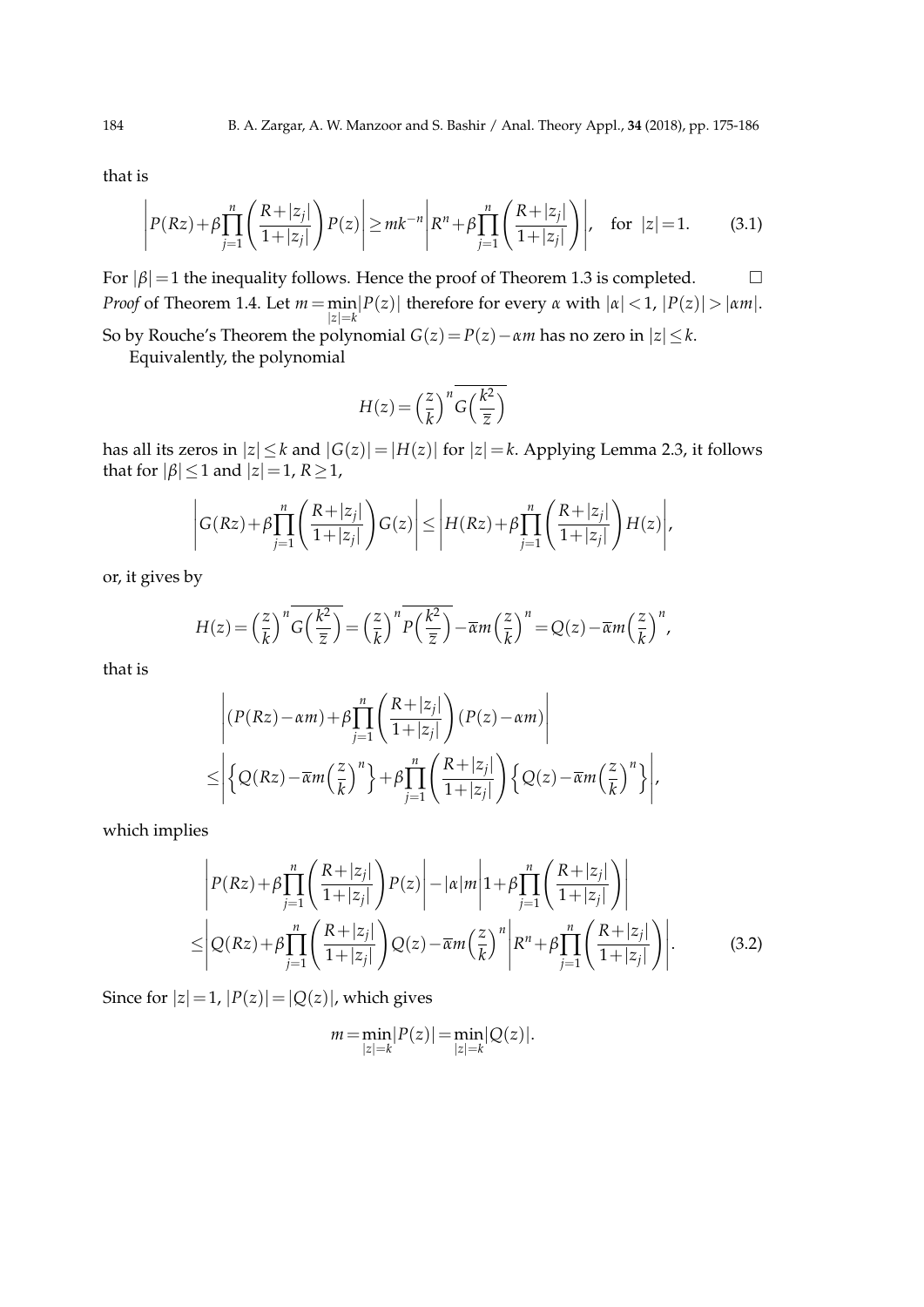#### B. A. Zargar, A. W. Manzoor and S. Bashir / Anal. Theory Appl., **34** (2018), pp. 175-186 185

Applying Theorem 1.3 to the polynomial  $Q(z)$ , we have

$$
\left| Q(Rz) + \beta \prod_{j=1}^{n} \left( \frac{R+|z_j|}{1+|z_j|} \right) Q(z) \right| \ge mk^{-n} \left| R^n + \beta \prod_{j=1}^{n} \left( \frac{R+|z_j|}{1+|z_j|} \right) \right|,
$$
(3.3)

where  $|z|=1$  and  $|\beta| \leq 1$ .

Choosing argument of *α* suitably in (3.3), we get for  $|z|=1$  and  $|\beta| \leq 1$ ,

$$
\left| Q(Rz) + \beta \prod_{j=1}^{n} \left( \frac{R+|z_j|}{1+|z_j|} \right) Q(z) \right| - \overline{\alpha}m \left( \frac{z}{k} \right)^n \left| R^n + \beta \prod_{j=1}^{n} \left( \frac{R+|z_j|}{1+|z_j|} \right) \right|
$$
  
= 
$$
\left| Q(Rz) + \beta \prod_{j=1}^{n} \left( \frac{R+|z_j|}{1+|z_j|} \right) Q(z) \right| - |\alpha| m k^{-n} \left| R^n + \beta \prod_{j=1}^{n} \left( \frac{R+|z_j|}{1+|z_j|} \right) \right|.
$$
 (3.4)

Inequality (3.2) can be rewritten as

$$
\left| P(Rz) + \beta \prod_{j=1}^{n} \left( \frac{R + |z_j|}{1 + |z_j|} \right) P(z) \right| - |\alpha| m \left| 1 + \beta \prod_{j=1}^{n} \left( \frac{R + |z_j|}{1 + |z_j|} \right) \right|
$$
  

$$
\leq \left| Q(Rz) + \beta \prod_{j=1}^{n} \left( \frac{R + |z_j|}{1 + |z_j|} \right) Q(z) - |\alpha| m k^{-n} \left| R^n + \beta \prod_{j=1}^{n} \left( \frac{R + |z_j|}{1 + |z_j|} \right) \right|,
$$

that is

$$
\left| P(Rz) + \beta \prod_{j=1}^{n} \left( \frac{R+|z_j|}{1+|z_j|} \right) P(z) \right| - \left| Q(Rz) + \beta \prod_{j=1}^{n} \left( \frac{R+|z_j|}{1+|z_j|} \right) Q(z) \right|
$$
  

$$
\leq -\left| \alpha \right| \left\{ k^{-n} \left| R^n + \beta \prod_{j=1}^{n} \left( \frac{R+|z_j|}{1+|z_j|} \right) \right| - \left| 1 + \beta \prod_{j=1}^{n} \left( \frac{R+|z_j|}{1+|z_j|} \right) \right| \right\} m, \text{ for } |z| = 1.
$$

Letting  $|\alpha| \rightarrow 1$ , we get for  $|z|=1$  and  $R \ge 1$ 

$$
\left| P(Rz) + \beta \prod_{j=1}^{n} \left( \frac{R+|z_j|}{1+|z_j|} \right) P(z) \right| - \left| Q(Rz) + \beta \prod_{j=1}^{n} \left( \frac{R+|z_j|}{1+|z_j|} \right) Q(z) \right|
$$
  

$$
\leq - \left\{ k^{-n} \left| R^n + \beta \prod_{j=1}^{n} \left( \frac{R+|z_j|}{1+|z_j|} \right) \right| - \left| 1 + \beta \prod_{j=1}^{n} \left( \frac{R+|z_j|}{1+|z_j|} \right) \right| \right\} m.
$$
 (3.5)

Also by Lemma 2.5, we have for  $|z|=1$  and  $R\geq 1$ 

$$
\left| P(Rz) + \beta \prod_{j=1}^{n} \left( \frac{R + |z_j|}{1 + |z_j|} \right) P(z) \right| + \left| Q(Rz) + \beta \prod_{j=1}^{n} \left( \frac{R + |z_j|}{1 + |z_j|} \right) Q(z) \right|
$$
  

$$
\leq \left\{ k^{-n} \left| R^n + \beta \prod_{j=1}^{n} \left( \frac{R + |z_j|}{1 + |z_j|} \right) \right| + \left| 1 + \beta \prod_{j=1}^{n} \left( \frac{R + |z_j|}{1 + |z_j|} \right) \right| \right\} \max_{|z| = k} |P(z)|.
$$
 (3.6)